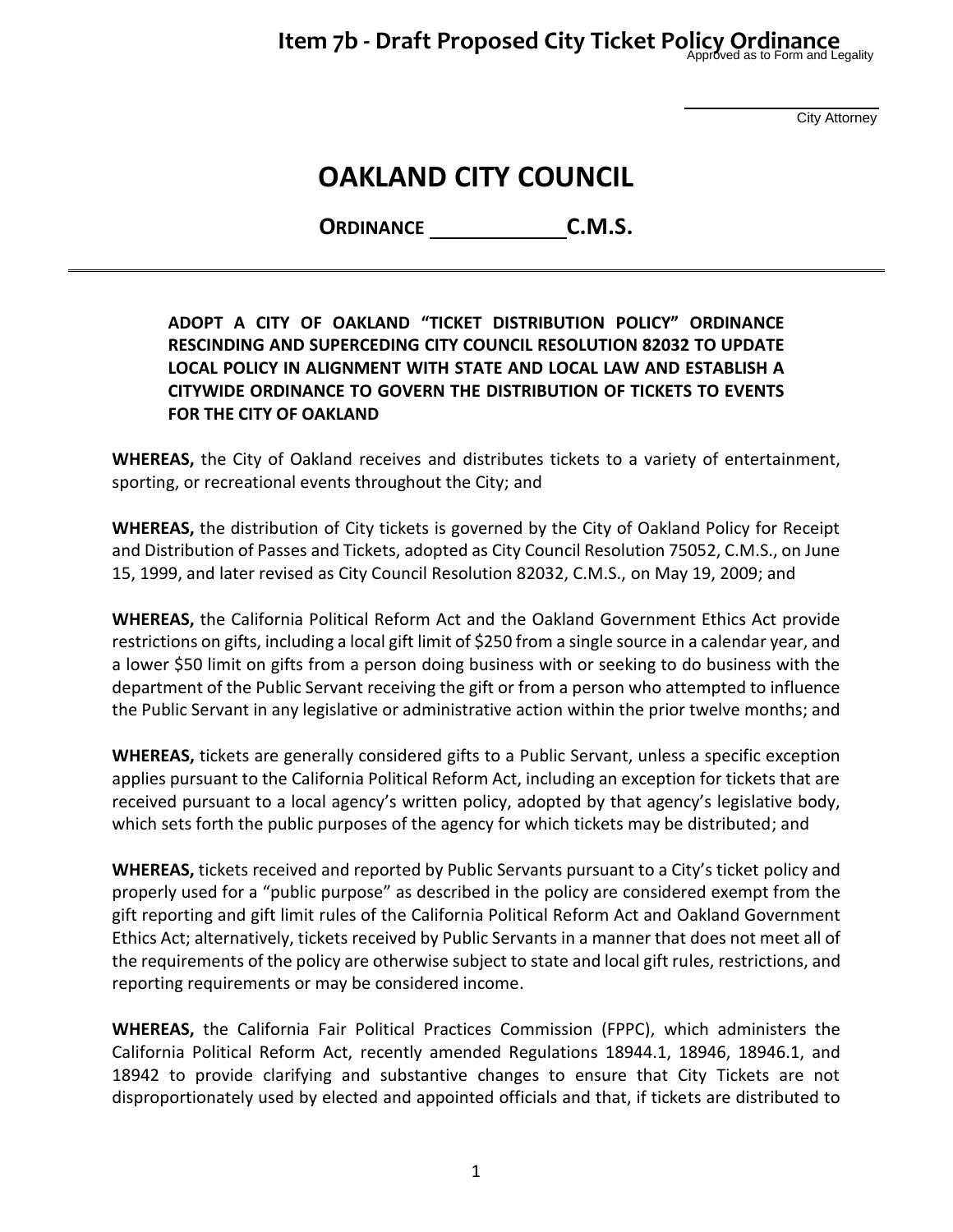such officials for oversight or inspection of facilities, then those officials must include a written report of findings and recommendations as a result of their review during the ticket use, among other changes; and

**WHEREAS,** the Oakland Government Ethics Act was adopted by City Council in 2014 to incorporate and supplement the California Political Reform Act, including gift prohibitions, exceptions, and exemptions such as that provided by Regulation 18944.1, and to provide the Oakland Public Ethics Commission with specific authority to prevent and enforce violations of ethics laws; and

**WHEREAS,** existing City Council Resolution 82032, C.M.S., now is outdated and out of alignment with state law and Oakland's legal framework for education and enforcement of ethics laws under the Oakland Government Ethics Act.

### **NOW, THEREFORE, BE IT ORDAINED,**

The City Council of the City of Oakland, to ensure compliance with the Oakland Government Ethics Act and the California Political Reform Act by the City and its public officials, and to provide a clear policy for the receipt, distribution, and reporting of the use of City tickets, does hereby enact the City of Oakland Ticket Policy Ordinance (hereinafter referred to as the Ticket Policy), to provide as follows: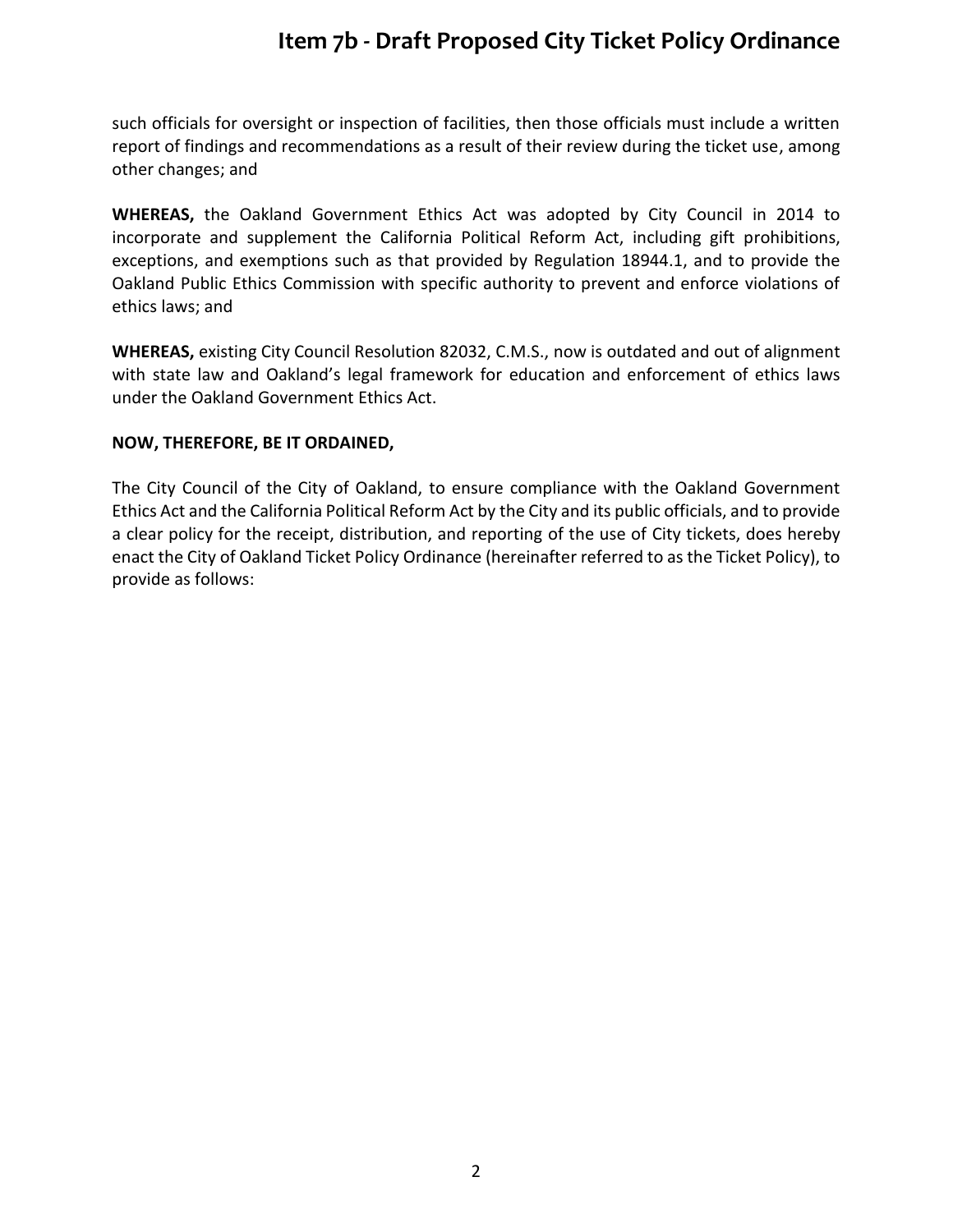### **Chapter 2.26 – City of Oakland Ticket Distribution Policy**

### **2.26.010 – Short title.**

This chapter shall be known as the City of Oakland Ticket Distribution Policy.

### **2.26.020 – Purpose.**

- A. This chapter is adopted pursuant to section 18944.1 of Title 2 of the California Code of Regulations as the written ticket distribution policy for the City of Oakland. This chapter governs the distribution of tickets by all departments and offices of elected officials and supersedes any ticket distribution policy or procedures adopted by City Council or City department.
- B. This chapter articulates the public purpose, requirements, and restrictions for the distribution of City tickets to accomplish the following objectives:
	- 1. Ensure that the City's distribution of tickets to and at the behest of Public Servants complies with state law exempting such tickets from gift reporting requirements and limits; and
	- 2. Ensure that tickets, which are City resources, are appropriately distributed to Public Servants or non-City individuals for City purposes, as defined by this chapter.

### **2.26.030 – Definitions.**

- A. Unless expressly defined in this chapter, the words and terms used in this chapter have the same meaning as those defined or used in the California Political Reform Act (Government Code Sections 81000, *et seq*.), as amended, and Fair Political Practices Commission Regulations (Title 2, Sections 18110, *et seq.*, of the California Code of Regulations), as amended.
- B. "City" or "City of Oakland" means and includes the City of Oakland and any of its departments, boards, and commissions.
- C. "City ticket" means any ticket or pass received by the City pursuant to the terms of a contract for use of public property; offered by the City to officials for a City-controlled event; purchased by the City as a lawful expenditure of City money; or obtained by the City from an outside source that did not earmark the tickets for use by a particular official, and the City determines, in its sole discretion, who will receive the ticket.
- D. "Elected official" means the Mayor, City Councilmembers, the City Attorney, and the City Auditor.
- E. "Immediate family" means a person's spouse or registered domestic partner and dependent children.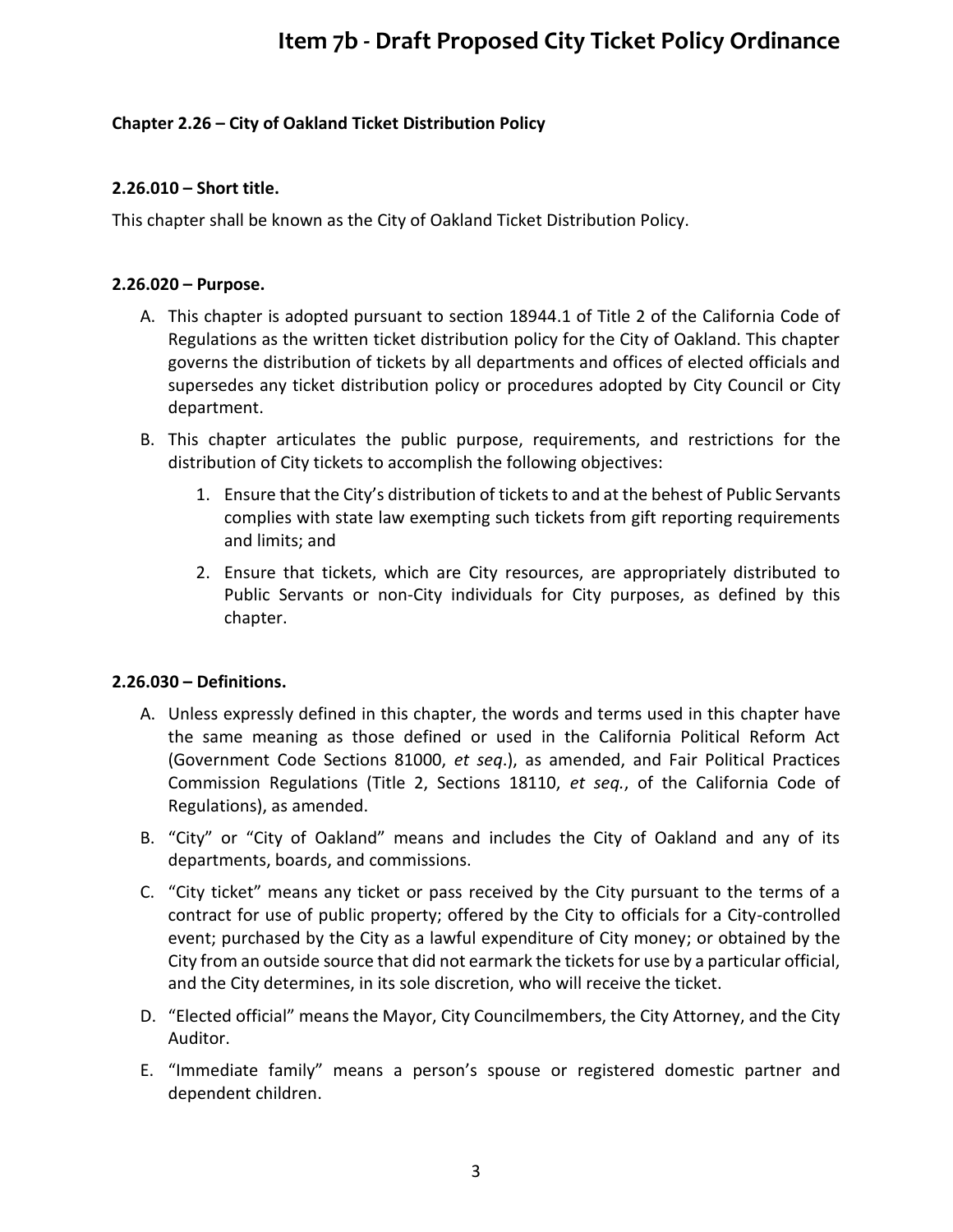- F. "Public Servant," as defined by the Oakland Government Ethics Act, includes:
	- 1. Any elected or appointed officeholder of the City of Oakland, including any such officeholder elected but not yet sworn in, and not including Oakland School Board Directors, and
	- 2. Any City board or commission member, including the Board of Port Commissioners, and
	- 3. Any full-time or part-time employee of the City, and
	- 4. Any consultant of the City who is required to file a Form 700 Statement of Economic Interests pursuant to the City of Oakland Conflict of Interest Code and the California Political Reform Act.
- G. "Ticket" means and includes any form of admission, parking, or other access privilege to a facility, event, show, or performance for an entertainment, amusement, recreational, or similar purpose, if similar tickets are sold or provided to the public to view, listen to, or otherwise take advantage of the attraction or activity.
- H. "Ticket Administrator" means an agency or department's chief administrative officer or their designee. For Citywide elective offices, the chief administrative officer is the elected City official or their designee. For Council Member offices, the chief administrative officer is the City Council President or their designee. Both the chief administrative officer and their designee(s) are responsible for ensuring tickets are distributed according to this policy.

### **2.26.040 – City Receipt of Tickets.**

Tickets received or distributed pursuant to this policy must first be obtained by the Ticket Administrator and logged into a database that reflects the number of tickets, event venue, name and date of the event, and the face value for each ticket. If the ticket does not identify a face value, the Ticket Administrator must identify the price at which the ticket or pass would otherwise be offered for sale to the public by the operator of the venue or host of the event who offers the ticket for public sale.

#### **2.26.050 – Ticket Distribution Process.**

- A. Each Ticket Administrator shall establish a process for ticket distribution that ensures that tickets are tracked and distributed according to the public purposes and limitations of this policy. The Ticket Administrator and their designee are both responsible for determining whether the ticket distribution is made in furtherance of at least one of the public purposes provided in this chapter. The process shall be electronic so that it can be updated, searched, and provided to the public in electronic format.
- B. The Ticket Administrator shall collect the following information before distributing any tickets to Public Servants or non-City individuals: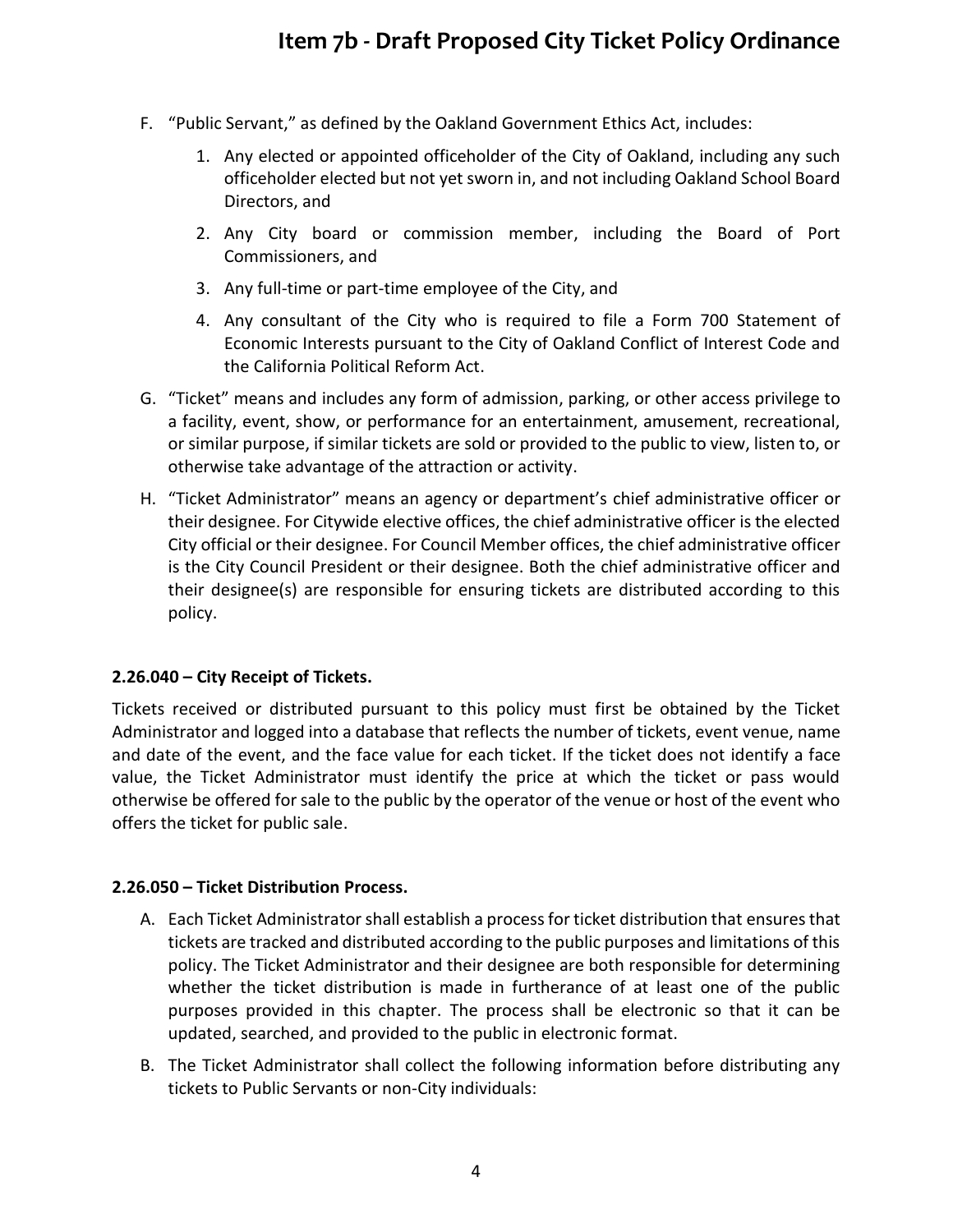- 1. The ticket recipient's name and department if a Public Servant, or the ticket recipient's name and organization if a non-City individual;
- 2. A description of the event;
- 3. The date of the event;
- 4. The fair value of the ticket, which is the face value on the ticket, or, if no value is indicated or if the face value does not reflect the actual cost for a ticket in a luxury box our suite, the face value is the total cost of the suite divided by the number of tickets available for the suite;
- 5. The number of tickets provided;
- 6. If the ticket distribution to the Public Servant or non-City individual was requested by another City official, the name of the requesting or "behesting" official; and
- 7. The public purpose that best describes the reason for the distribution of the tickets, from the list provided in this policy.
- C. The Ticket Administrator shall not distribute any City ticket, even temporarily, to any Public Servant or non-City individual without first receiving the above information. If any of the information required above changes following the distribution or use of the ticket, the ticket recipient must notify the Ticket Administrator within 10 days of the change to accurately reflect the use of the ticket.
- D. The Ticket Administrator may receive requests for City tickets to be distributed to other Public Servants, non-City individuals, or organizations for a public purpose as provided by this policy, so long as the Ticket Administrator collects the above information from the ticket recipients directly, determines that a stated public purpose applies, and distributes the tickets to the recipients directly.

#### **2.26.60 – Reporting of City Ticket Data.**

- A. For every City ticket received and distributed under this policy, the Ticket Administrator is responsible for ensuring that all ticket distribution data is complete, properly entered into the City's information management system created for this purpose, and maintained as a public record subject to public inspection. Pursuant to State law, all City ticket information must be entered into the City's information management system within 45 days of the distribution of any ticket under this policy.
- B. All ticket distribution data entered into the City's information management system under this policy must be made available to the public online and in real time in an electronic machine-readable format that is accessible, searchable, and downloadable.

#### **2.26.070 – Public Purposes.**

The distribution of any City Ticket pursuant to this policy must accomplish one of the following stated public purposes: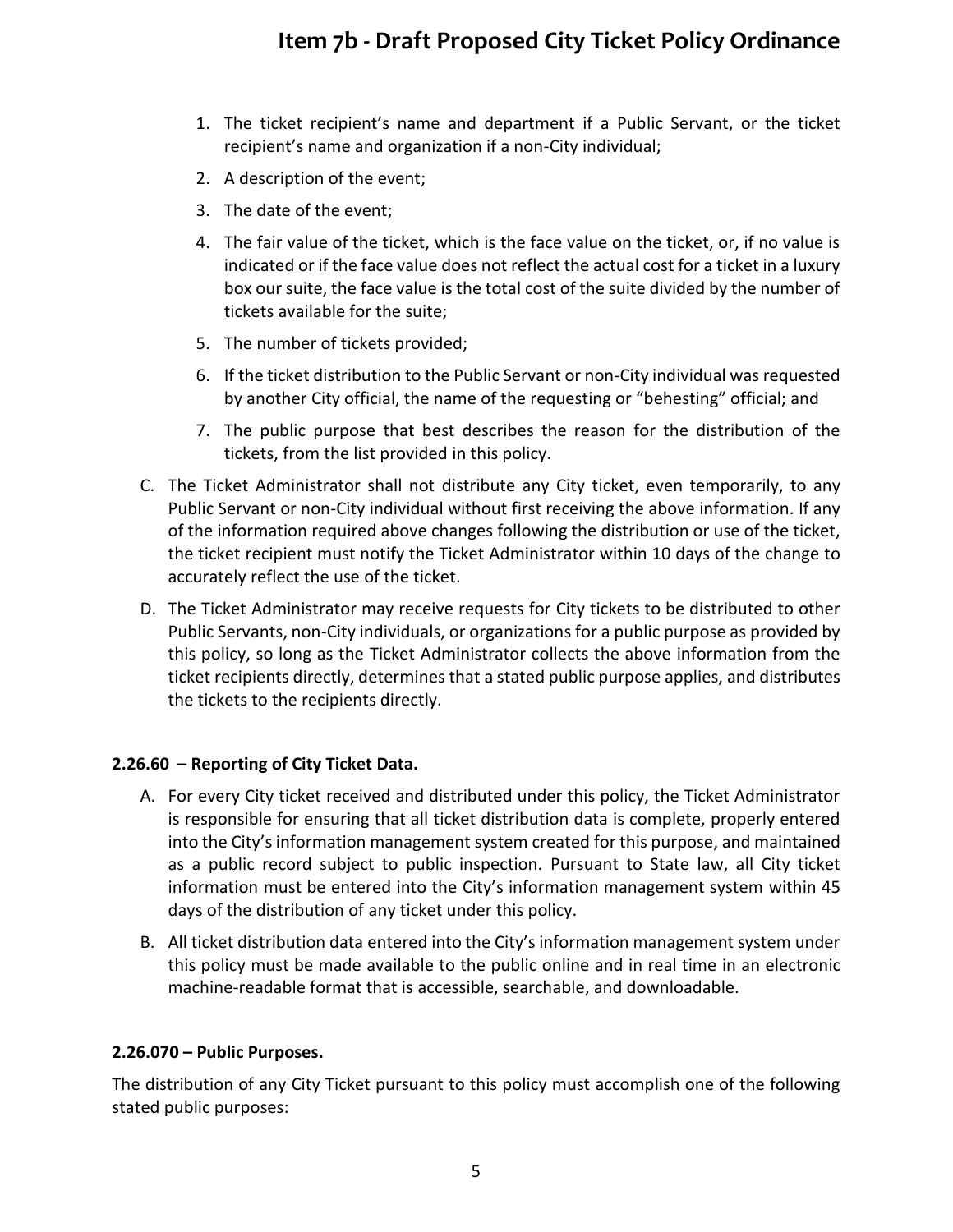- A. Further the City's work, mission, or duties;
- B. Recognize or encourage young people by providing opportunities for youth development, civic engagement, mentoring, or participation in cultural, artistic, educational, recreational, or community activities in the City;
- C. Promote City-controlled or City-sponsored events, activities, or programs;
- D. Enable a Public Servant to work at or attend the event as part of the Public Servant's job duties for the City;
- E. Promote or support community programs and resources available to City residents;
- F. Support or show appreciation for programs or services rendered by nonprofit  $501(c)(3)$ , educational, or government organizations that benefit City residents;
- G. Recognize significant academic, athletic, or public achievements of City residents;
- H. Recognize the meritorious service of another current or outgoing Public Servant or volunteer, for which such Public Servant or volunteer may receive up to 4 tickets per event, notwithstanding the limitations set forth in section 2.26.080;
- I. Promote local and regional businesses, economic development, local culture, and tourism activities within the City, including conventions, conferences, and job creation opportunities;
- J. Provide opportunities for economically disadvantaged or underserved residents to engage in cultural, artistic, educational, recreational, or community activities in the City; or
- K. Facilitate a Public Servant's oversight or inspection of a City facility or event, in which case a written inspection report of findings and recommendations by the official using the ticket must be submitted to the Ticket Administrator and included with the online ticket distribution data as required by state law.

#### **2.26.080 – Limits on the Distribution, Use and Transfer of City Tickets.**

- A. A Public Servant may receive no more than two tickets per event: one for their personal use under this policy and the other for a guest. No other transfer of a City ticket by a Public Servant, other than the Ticket Administrator, is permissible.
- B. City Councilmembers, Citywide elected officials, chief administrative officers, political appointees, and department directors may not disproportionately use City tickets. For purposes of this Chapter, disproportionate use means either of the following:
	- a. Using a greater number of tickets than any other person not listed in this subsection who receives tickets from the City, or
	- b. Using more than one set of two tickets to an event per facility per calendar year.
- C. Nothing in this chapter prohibits a Public Servant from purchasing a ticket to an event for themselves or for additional guests to attend an event.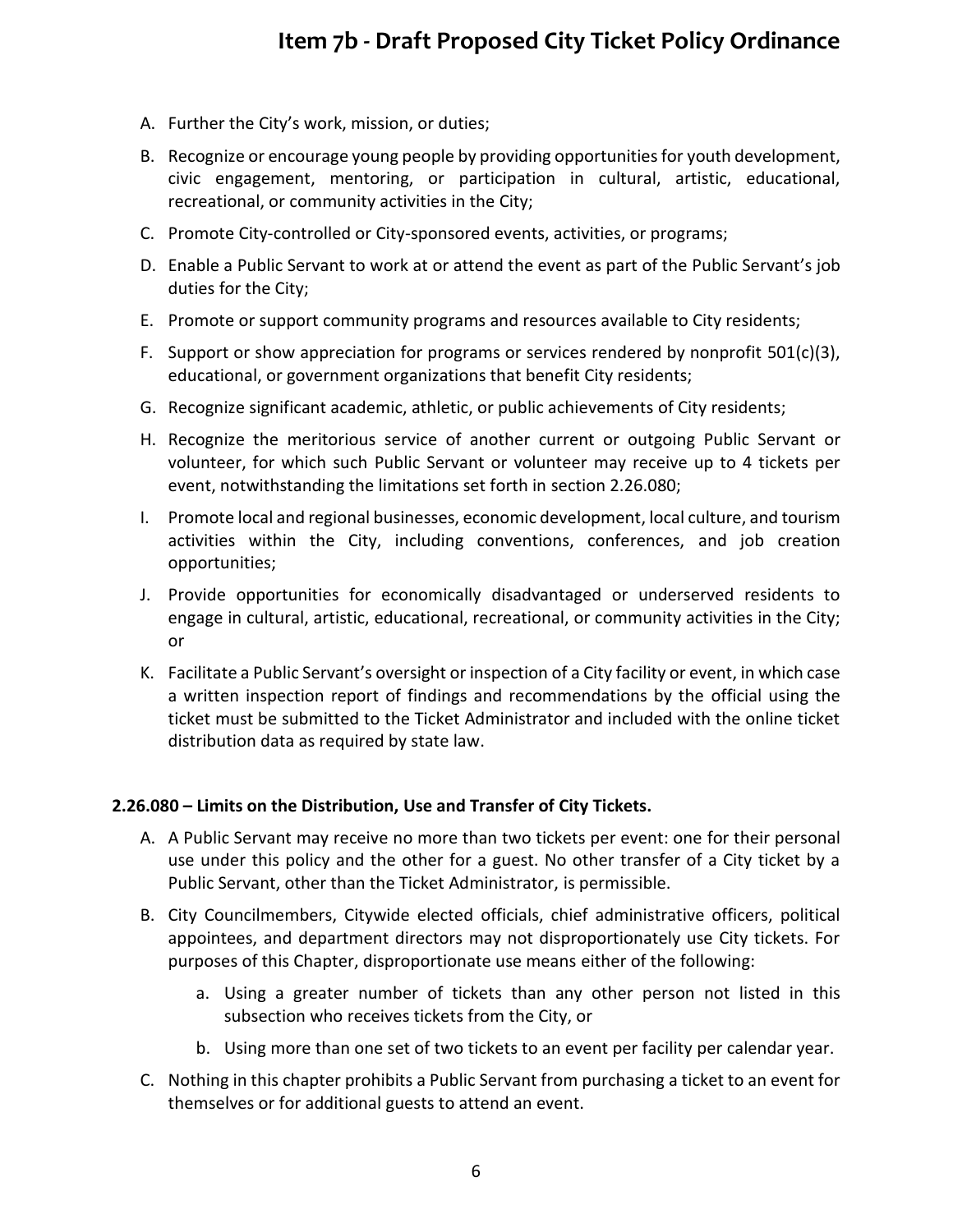### **2.26.090 – Public Ethics Commission Role and Responsibilities.**

- A. Prevention. The Commission, in consultation with the City Attorney, shall provide timely advice, assistance, and training to Public Servants who are subject to the requirements of this Act.
- B. Implementation. The Commission may adopt, amend, and rescind rules and regulations to carry out the purposes and provisions of this Act pursuant to Chapter 2.24 of the Oakland Municipal Code.
- C. Enforcement. A person who violates this Act is subject the same enforcement provisions as provided in Chapter 2.25, the Oakland Government Ethics Act.

### **2.26.100 – Miscellaneous provisions.**

All references to other laws in this Act shall refer to those laws as they may be amended from time to time.

**2.26.110 – Severability.** If any section, subsection, sentence, clause or phrase of this Ordinance is for any reason held to be invalid or unconstitutional by decision of any court of competent jurisdiction, such decision shall not affect the validity of the remaining portions of the Chapter. The City Council hereby declares that it would have passed this Ordinance and each section, subsection, clause or phrase thereof irrespective of the fact that one or more other sections, subsections, clauses or phrases may be declared invalid or unconstitutional.

**2.26.120 – Effective Date.** This ordinance shall become effective immediately on final adoption if it receives six or more affirmative votes; otherwise it shall become effective upon the seventh day after final adoption.

IN COUNCIL, OAKLAND, CALIFORNIA,

PASSED BY THE FOLLOWING VOTE:

AYES – FIFE, Gallo, Kalb, KAPLAN, REID, TAYLOR, THAO AND PRESIDENT FORTUNATO BAS

NOES –

ABSENT –

ABSTENTION –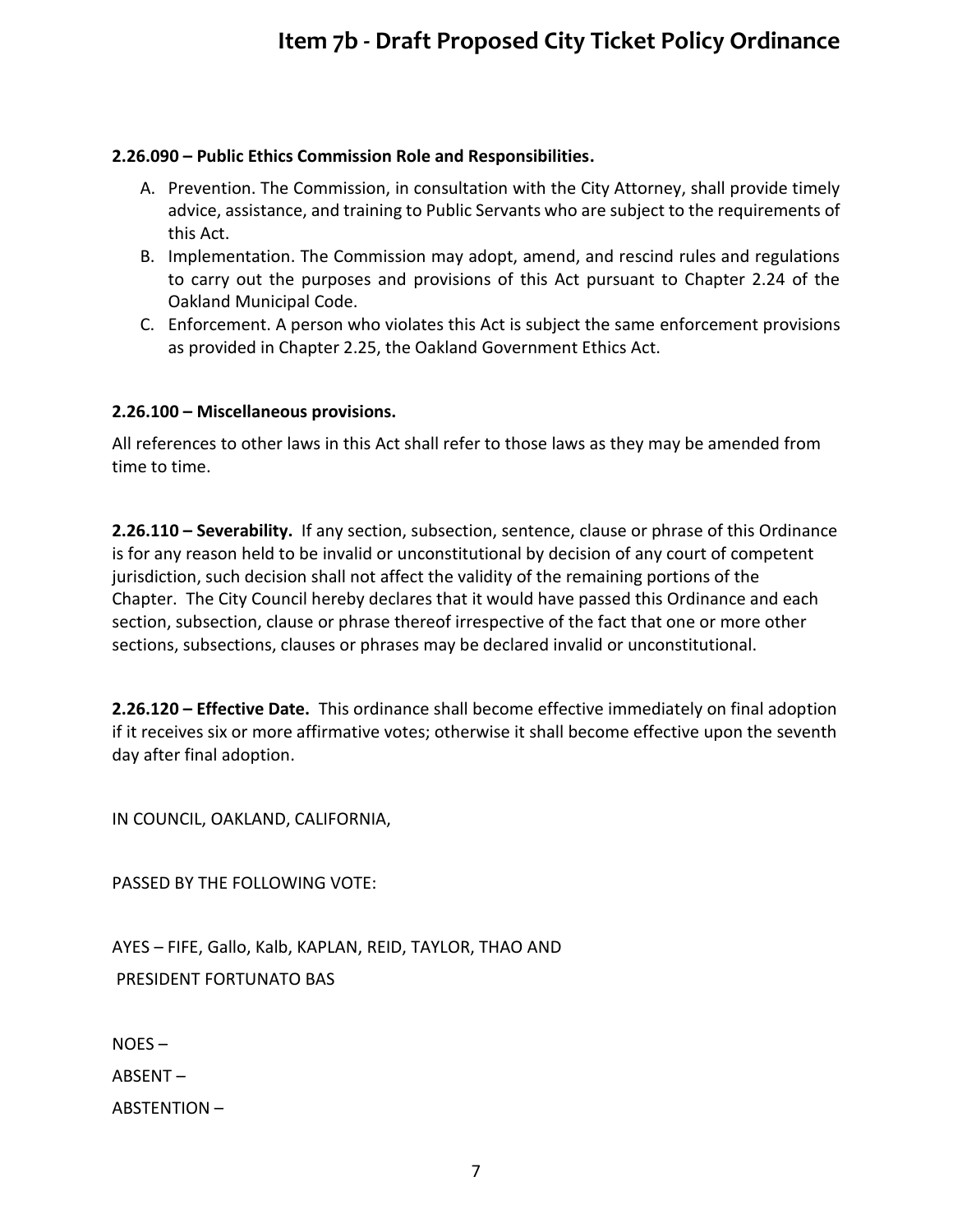ATTEST:

ASHA REED City Clerk and Clerk of the Council of the City of Oakland, California

Date of Attestation: